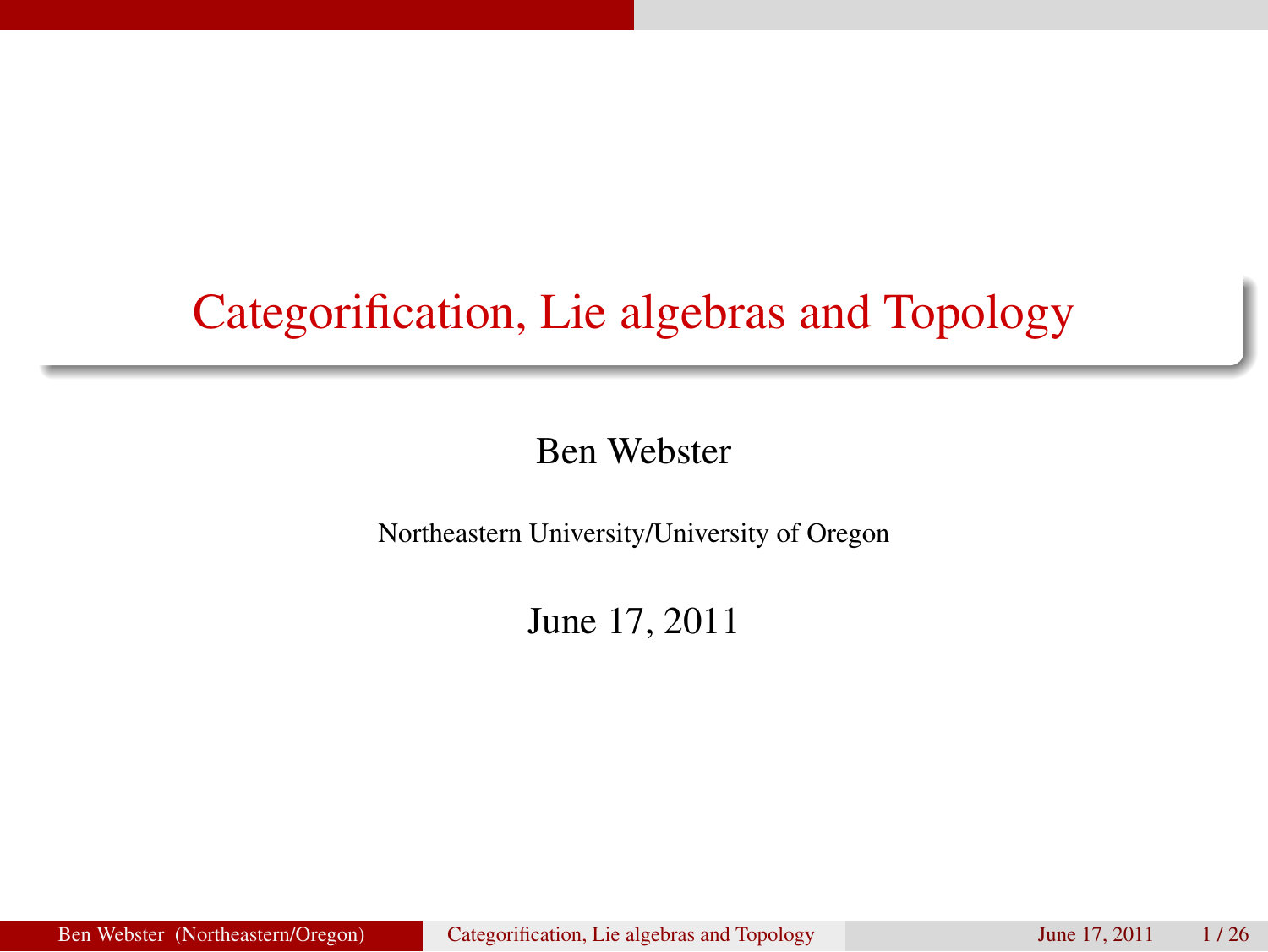This talk is online at

```
http://pages.uoregon.edu/bwebster/Mike.pdf
```
References:

- Mikhail Khovanov and Aaron Lauda, *A diagrammatic approach to categorification of quantum groups III.*, arXiv:0807.3250.
- Raphaël Rouquier, *2-Kac-Moody algebras*, arXiv:0812.5023.
- Ben Webster, *Knot invariants and higher representation theory I & II*, arXiv:1001.2020 & 1005.4559.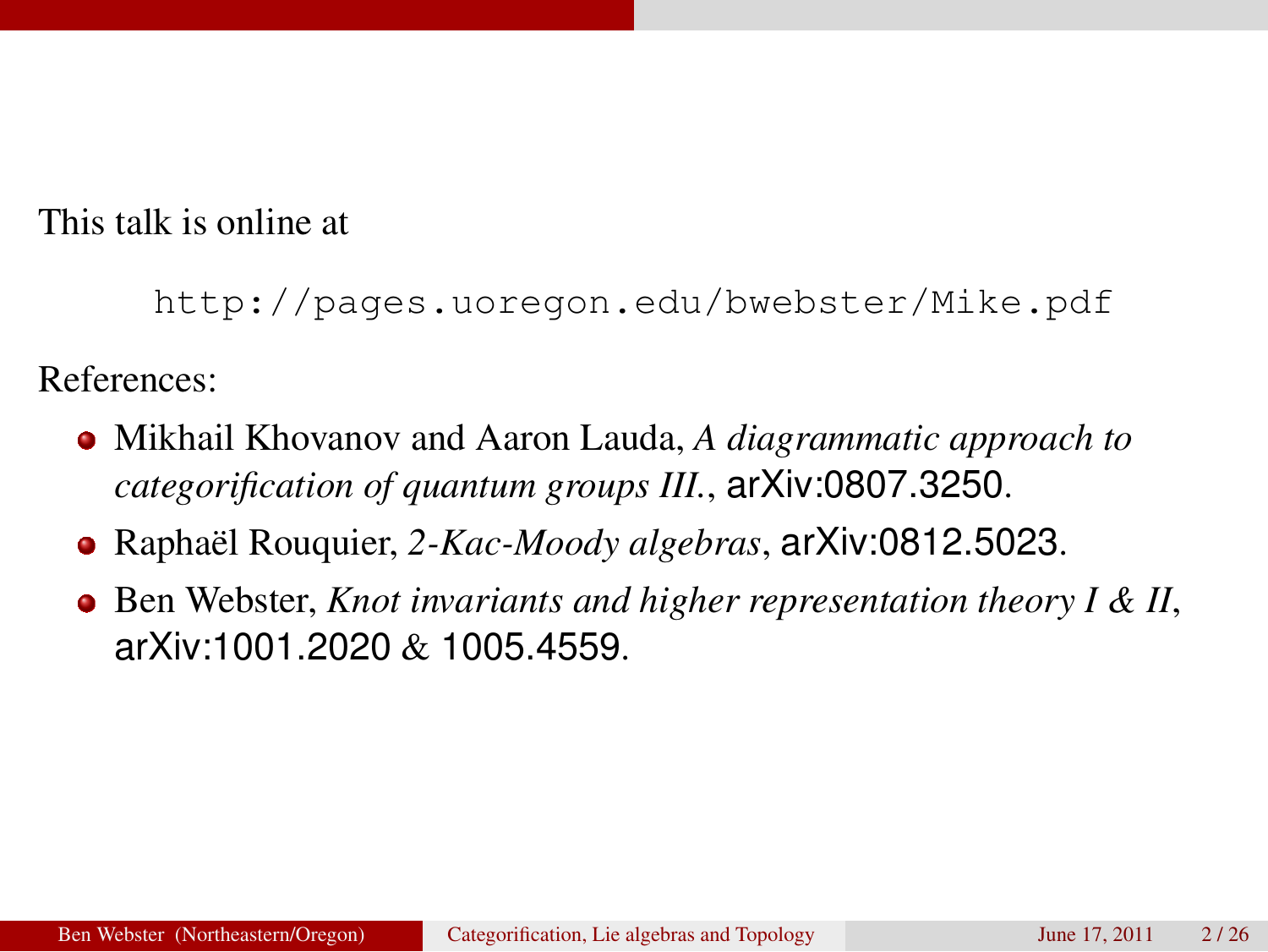# **Categorification**

It is an old observation that some numbers are really sets in disguise, and some sets are categories in disguise. Of course, this added structure is a choice, but we know of oodles of instances where it "feels right."

You can linearize:

- Sometimes, a number doesn't seem to be the size of any particular set, but is the dimension of a vector space.
- Abelian groups can be gotten as the Grothendieck group of a category with some notion of exact sequence.

What I want to talk about today is how some very important and popular abelian groups, the semi-simple Lie algebras and their representations, managed to be the Grothendieck groups of categories for 100 years without anyone noticing.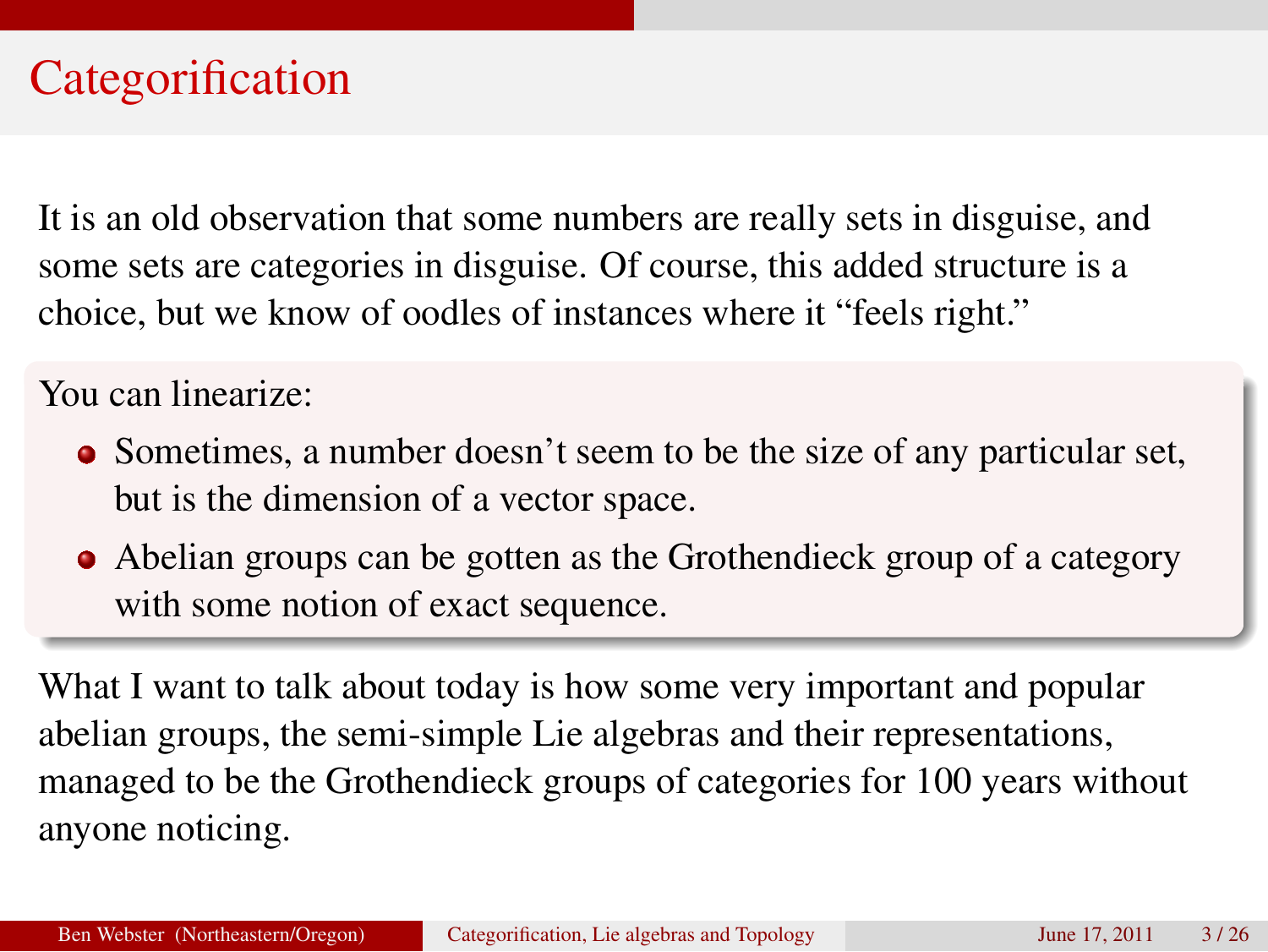# Universal enveloping algebras

So, given your favorite abelian group (with extra structure), you can ask if there is some category (also with extra structure) whose GG it is.

What about universal enveloping algebras? Let  $g = \frac{1}{2}$  (actually any simple Lie algebra over  $\mathbb C$  will do). This is the Lie algebra of  $2 \times 2$  trace 0 matrices with the usual commutator.

If we let  $E = \begin{bmatrix} 0 & 1 \\ 0 & 0 \end{bmatrix}$ ,  $F = \begin{bmatrix} 0 & 0 \\ 1 & 0 \end{bmatrix}$  and  $H = \begin{bmatrix} 1 & 0 \\ 0 & -1 \end{bmatrix}$ , then this algebra has a presentation of the form

$$
[H,E] = 2E \qquad [H,F] = -2F \qquad [E,F] = H
$$

By definition, the universal enveloping algebra is the *associative* algebra generated by the symbols  $E, F, H$  subject to the relations above (where  $[-, -]$ ) means commutator).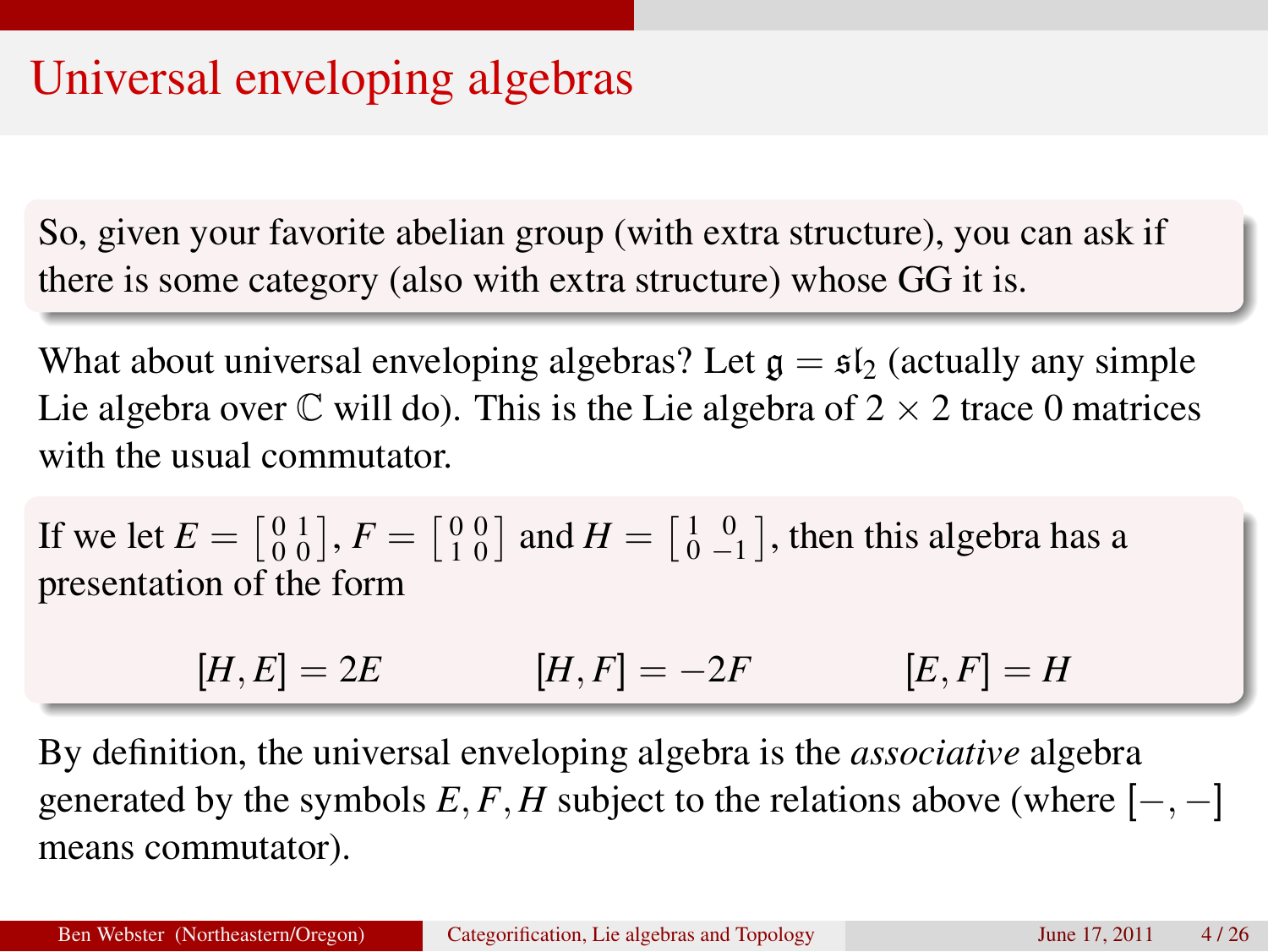# Universal enveloping algebras

We actually want a slightly bigger algebra  $U$ , with some extra idempotents  $\mathbb{1}_n$ for  $n \in \mathbb{Z}$ , which are projections to *H*-eigenspaces. These satisfy the relations

$$
\mathbb{1}_m \mathbb{1}_n = \delta_n^m \mathbb{1}_m \qquad \qquad H \mathbb{1}_n = \mathbb{1}_n H = n \mathbb{1}_n.
$$

Note that

$$
\mathbb{1}_n E = E \mathbb{1}_{n-2} \qquad \mathbb{1}_n F = F \mathbb{1}_{n+2}.
$$

Why? Can't have basis with positive structure coefficients in  $U(\mathfrak{g})$ , but we  $\cos$  in  $\dot{U}$ 

We can represent elements of  $\dot{U}$  as pictures on a line

$$
\mathbb{1}_nEFE1_{n-2} = \begin{array}{ccc} n & -1 \\ - & -1 \end{array} - 1 - \frac{n-2}{n-1} - \frac{n}{n-1} - \frac{n-2}{n-1}
$$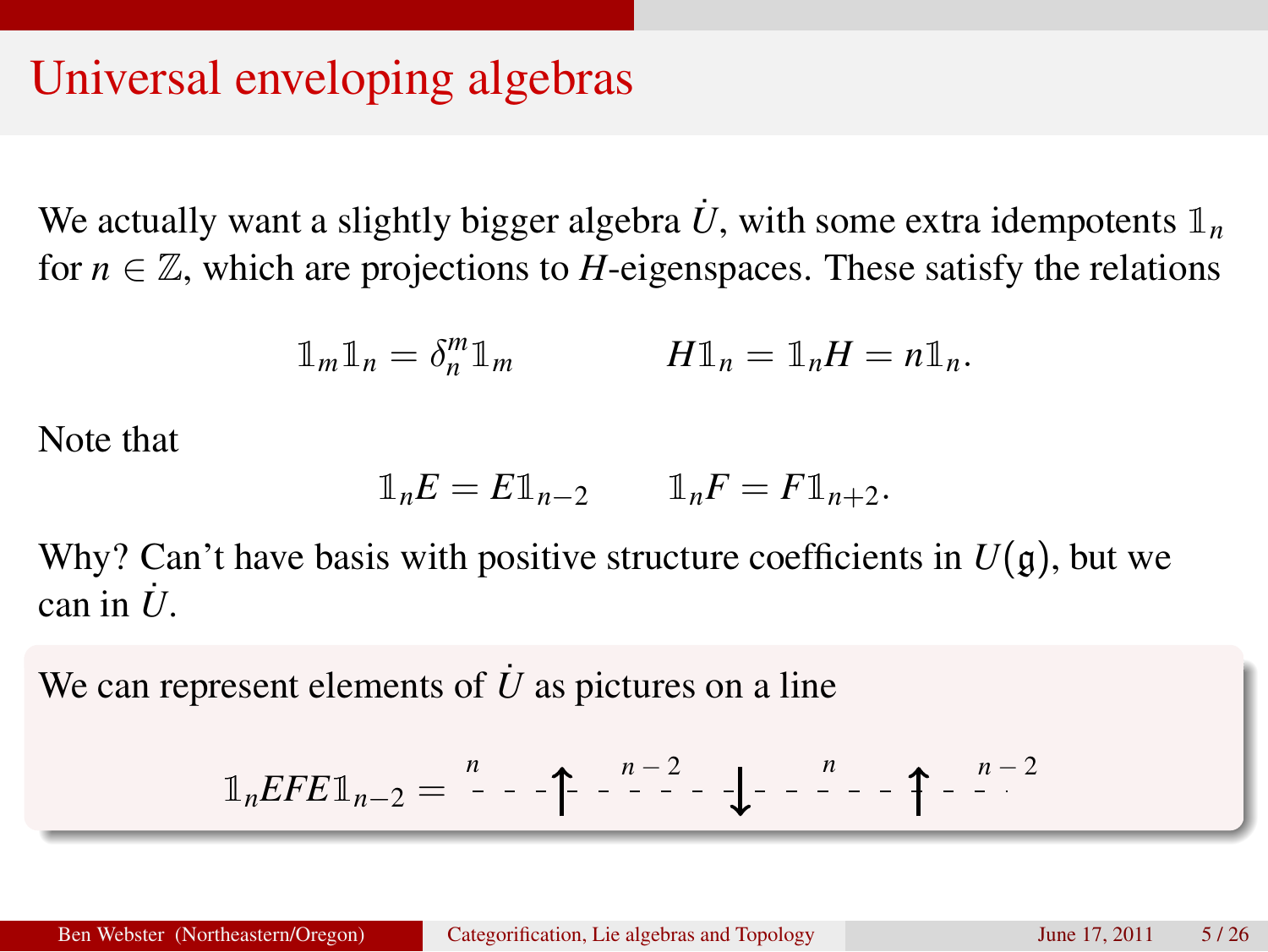The remarkable insight of Khovanov and Lauda was that one could make these into the objects of a category  $U$ , with morphisms given by pictures in the plane (Chuang and Rouquier had the same idea first, but never drew the pictures).

The morphisms of  $U$  are given by oriented 1-manifolds decorated with dots, whose boundaries are the given objects (with orientations and labels), modulo certain relations.

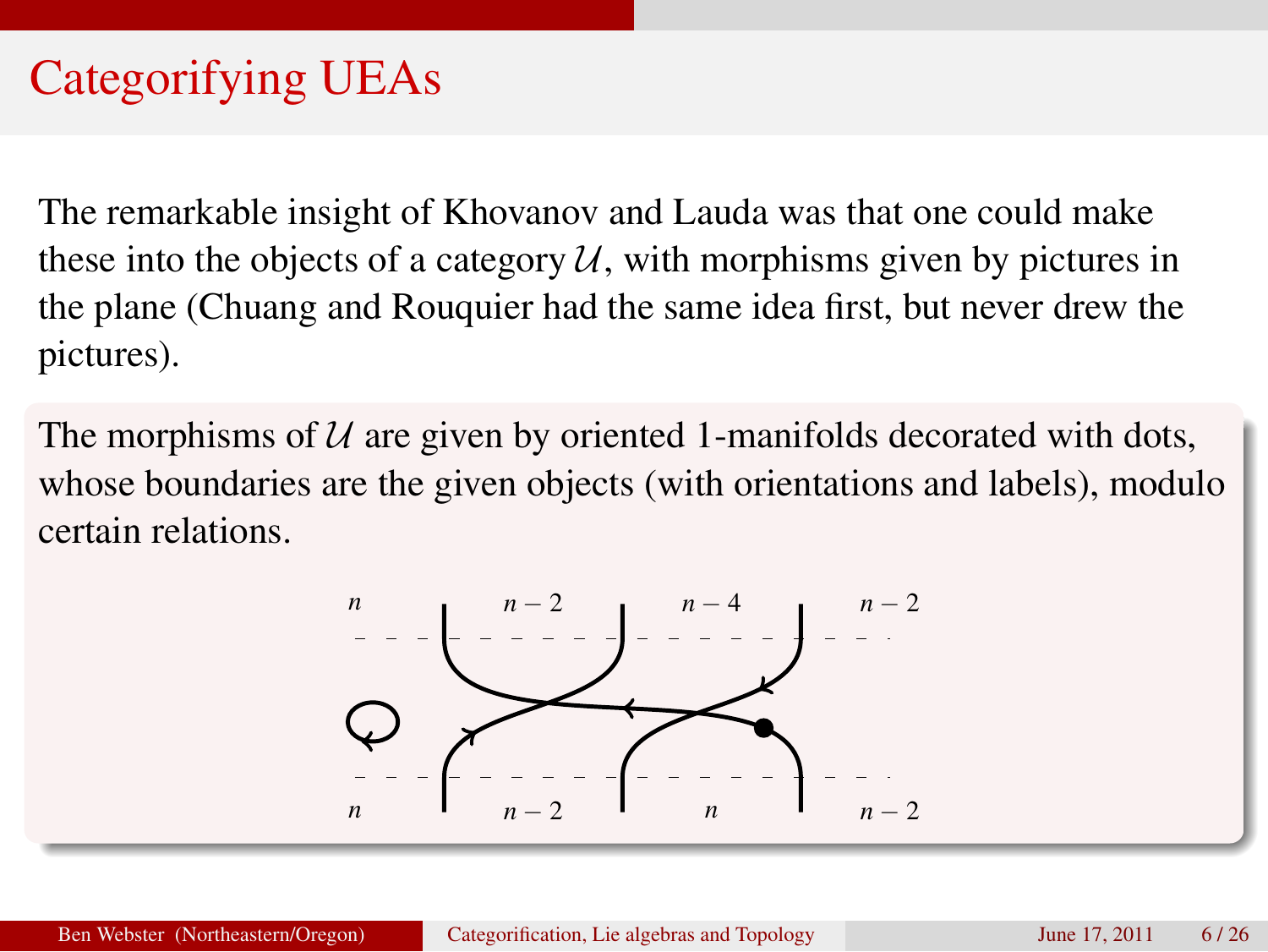### Relations in  $U$



Ben Webster (Northeastern/Oregon) [Categorification, Lie algebras and Topology](#page-0-0) June 17, 2011 7/26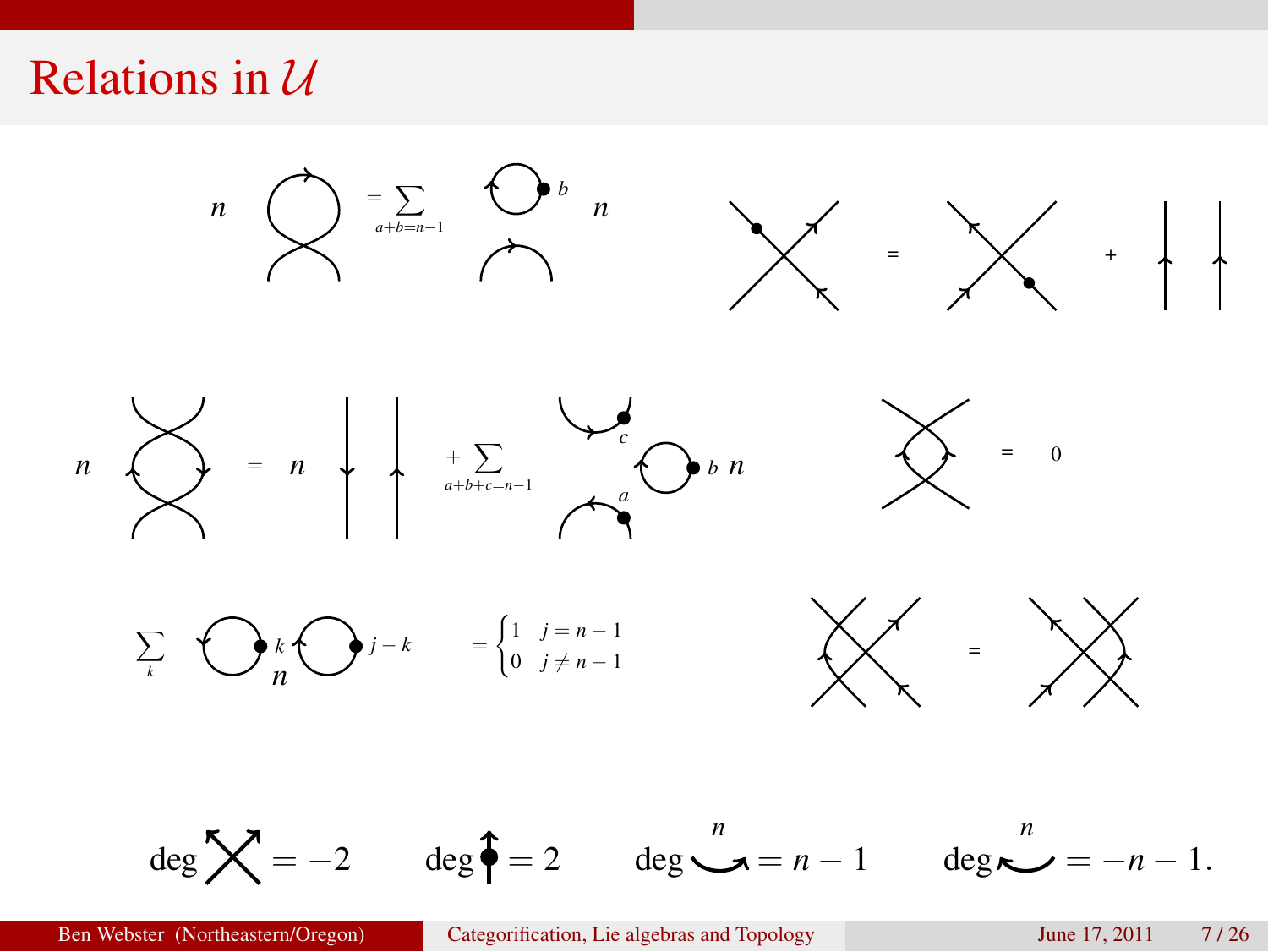# The category  $U$

Those relations may look inscrutable, but actually every single one of them can be guessed by looking at the geometry of Grassmannians (for higher rank, quiver varieties).

We let  $U$  be the idempotent completion of the category whose

- objects are diagrams on a line shown above and
- morphisms are the pictures in the plane, modulo the relations of the previous slide.

Idempotent completion means adding a new object for each idempotent which is the image of that idempotent as a projection.

Equivalently one can think of the formal sums of diagrams described previously as a big algebra  $\mathfrak U$ . Then  $\mathcal U$  is just projective modules over that algebra.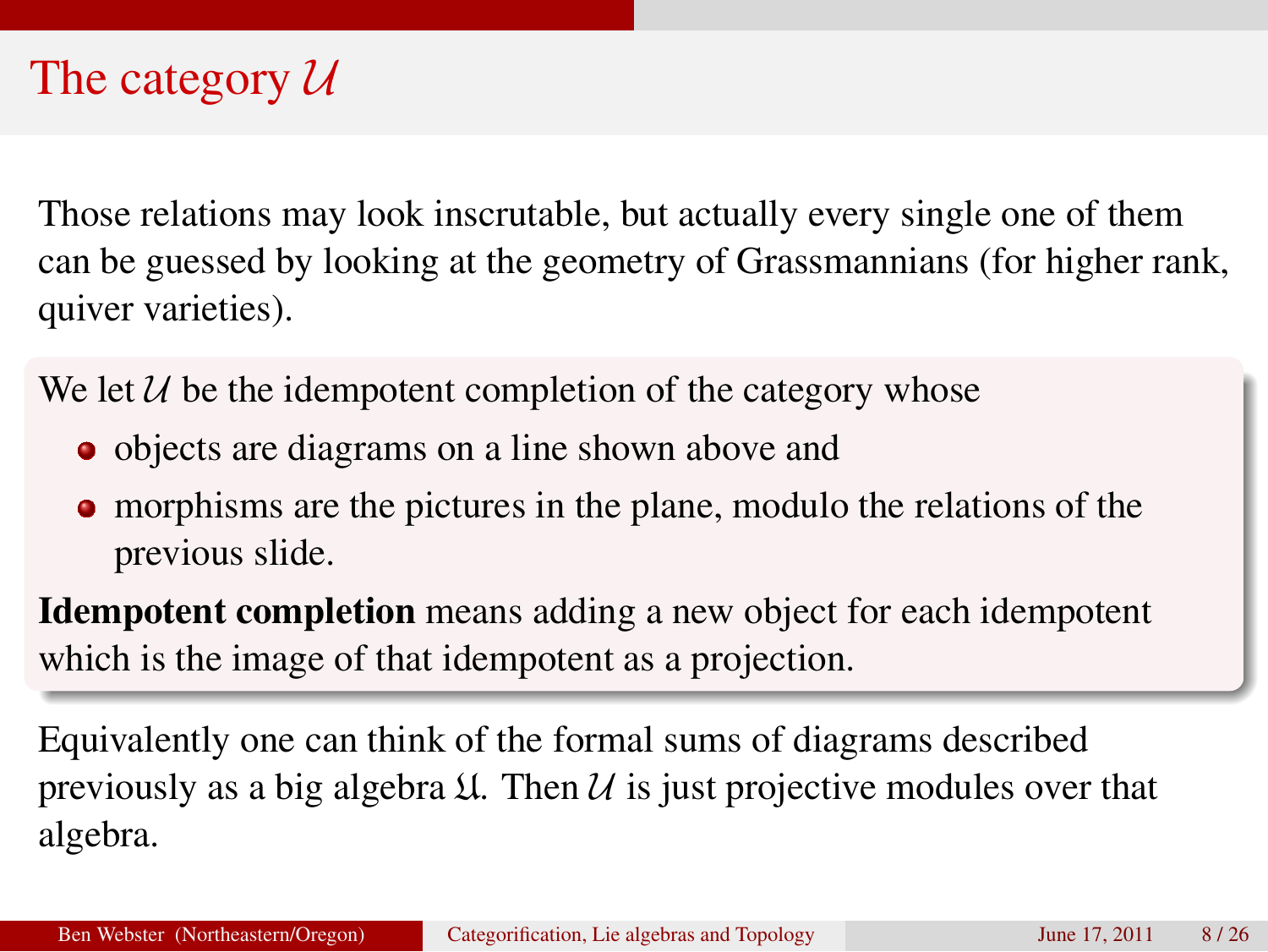The category  $U$  is monoidal; it has a tensor product. Visually, it's quite simple. You just put diagrams next to each other if the label at the edges match, and get 0 if they don't.

$$
\begin{array}{c} n_1 \\ - \end{array} \begin{bmatrix} n_2 \\ - \end{bmatrix} \begin{bmatrix} n_2 \\ - \end{bmatrix} \begin{bmatrix} m_1 \\ - \end{bmatrix} \begin{bmatrix} m_2 \\ - \end{bmatrix} = \begin{bmatrix} n_1 \\ - \end{bmatrix} \begin{bmatrix} n_2 = m_1 \\ - \end{bmatrix} \begin{bmatrix} m_2 \\ B \end{bmatrix} \begin{bmatrix} m_2 \\ - \end{bmatrix}.
$$

This prescription works both for objects and for morphisms, since all the relations are local.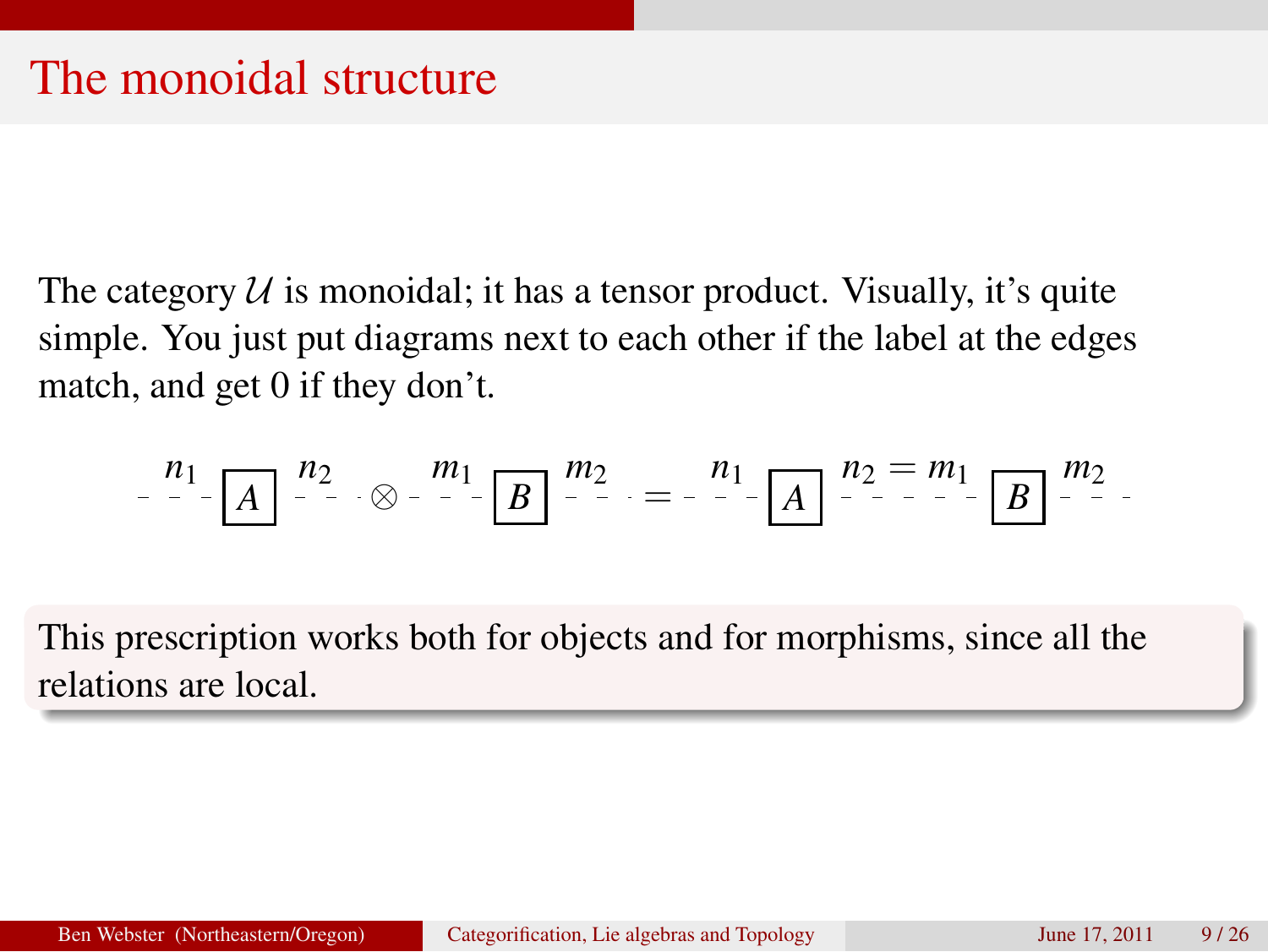# The Grothendieck group

Let 
$$
\mathcal{E}^n = \begin{bmatrix} \cdot & \cdot & \cdot \\ \cdot & \cdot & \cdot \\ \cdot & \cdot & \cdot \end{bmatrix}
$$
 and  $\mathcal{F}^n = \begin{bmatrix} \cdot & \cdot & \cdot \\ \cdot & \cdot & \cdot \\ \cdot & \cdot & \cdot \end{bmatrix}$ 

Theorem (Khovanov-Lauda)

*The GG of U is U, via the isomorphism*  $[\mathcal{E}^n] \mapsto \mathbb{1}_n E, [\mathcal{F}^n] \mapsto \mathbb{1}_n F$ .

For example,

$$
\left[\begin{array}{ccc} n & -1 \\ -1 & -1 \end{array}\right]\left[\begin{array}{ccc} -1 & -1 \\ -1 & -1 \end{array}\right]\left[\begin{array}{ccc} -1 & -1 \\ -1 & -1 \end{array}\right]\left[\begin{array}{ccc} -1 & -1 \\ -1 & -1 \end{array}\right]\left[\begin{array}{ccc} -1 & -1 \\ -1 & -1 \end{array}\right]\left[\begin{array}{ccc} -1 & -1 \\ -1 & -1 \end{array}\right]
$$

Note: I never imposed any of the relations of *U*! They all follow (non-obviously) from the relations.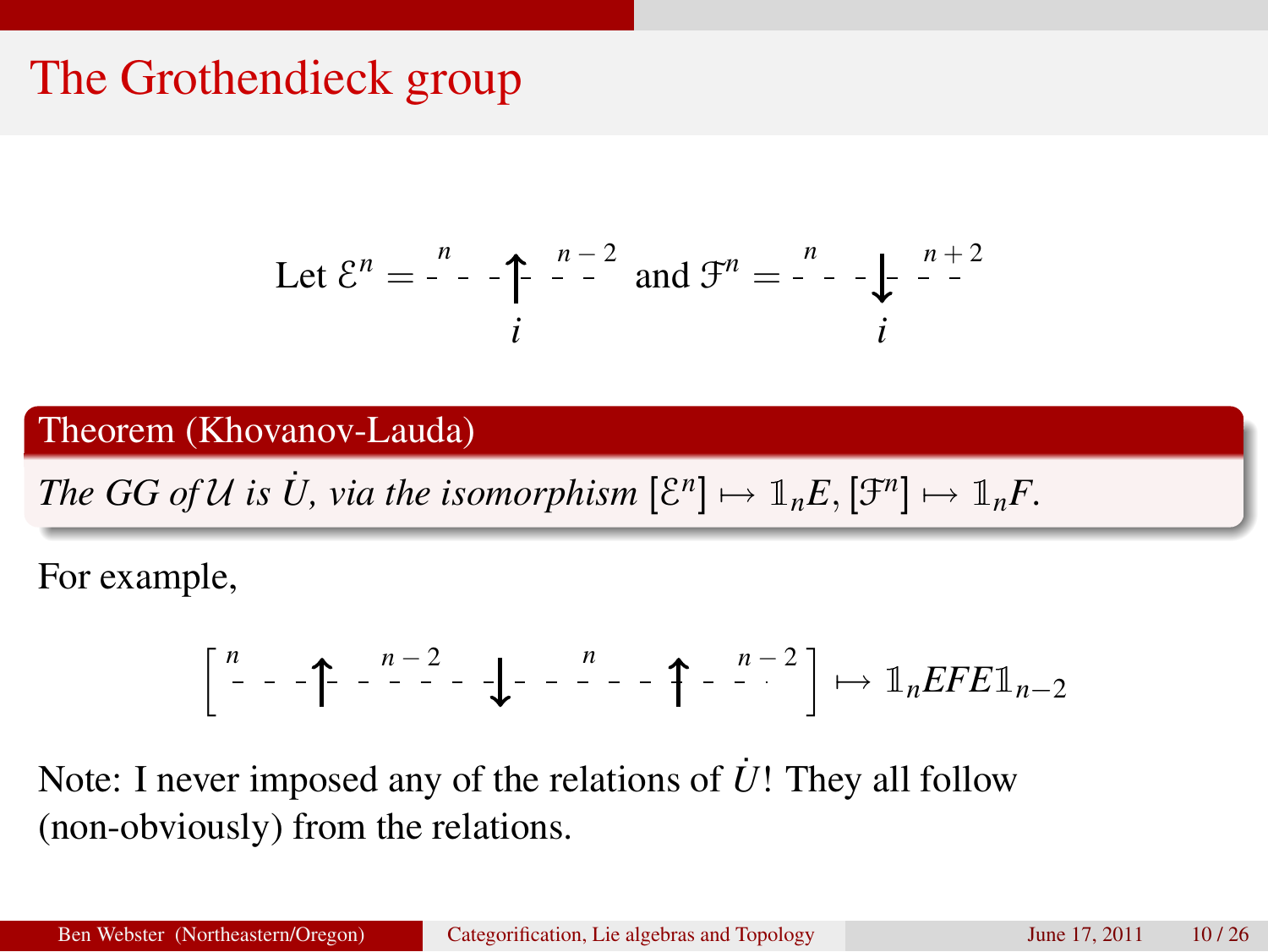So, how does one take the relations I wrote down, and find the relations of the universal enveloping algebra inside of them?

The thing to look for is writing the identity element of any object as maps factoring through another; this is how we find direct sum decompositions.

*n* <sup>=</sup> *n* <sup>+</sup> <sup>X</sup> *<sup>a</sup>*+*b*+*c*=*n*−<sup>1</sup> *a c <sup>b</sup> n* 1*nFE* = 1*nEF* + *n* · 1*<sup>n</sup>* (*n* > 0) *<sup>a</sup>*+*b*+*c*=−*n*−<sup>1</sup> *EF*1*nFE*−<sup>&</sup>lt;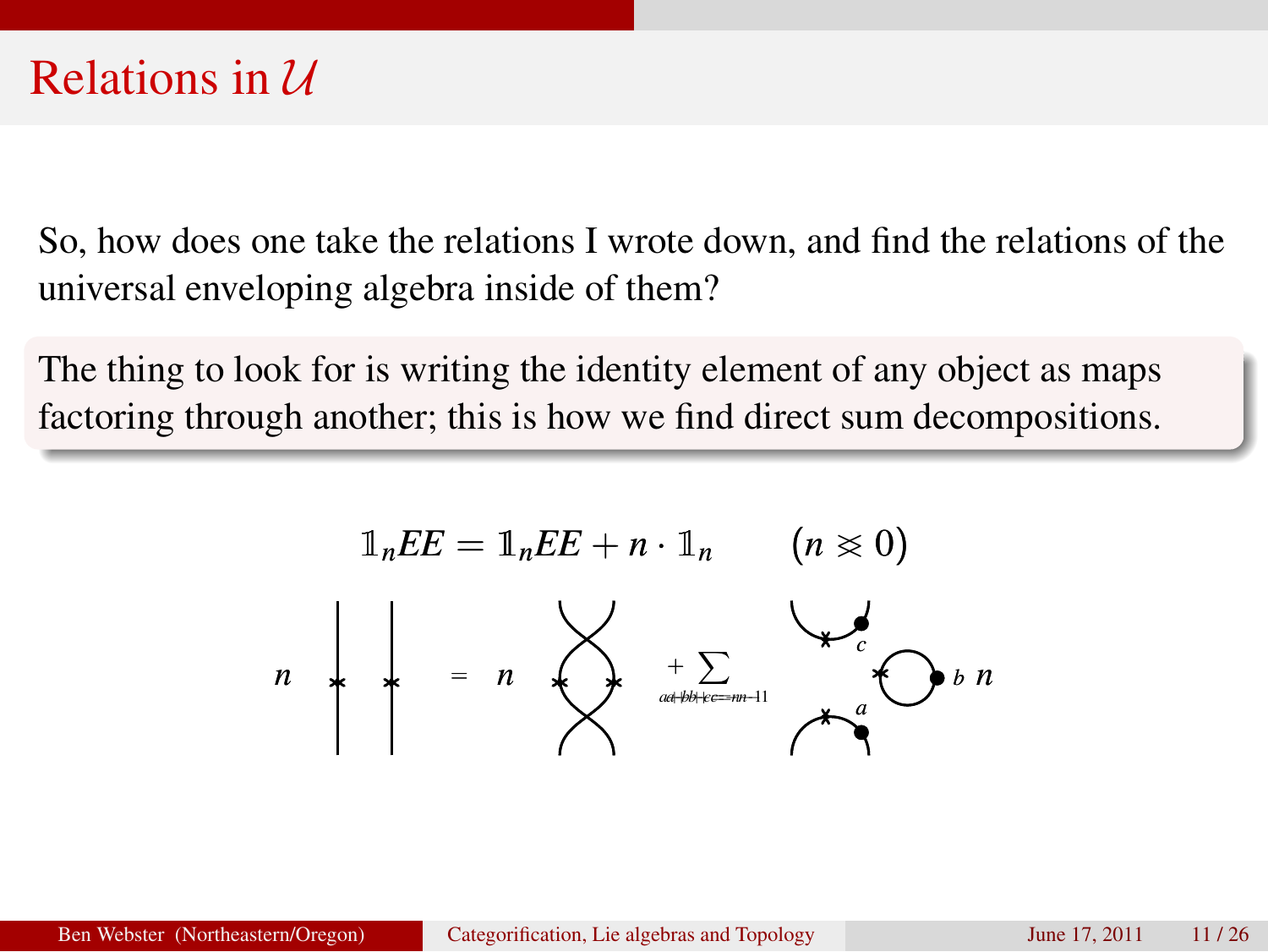As I indicated on the relations slide, the relations are homogeneous for a particular grading; the category  $U$  actually has a graded version  $U$ .

#### Theorem (K.-L.)

*The GG of*  $\tilde{U}$  is  $\dot{U}_q$ , the quantized universal enveloping corresponding to  $\mathfrak{sl}_2$ .

I feel like I've written down enough relations in this talk, so let me take the above as a definition.

As a general rule, it's never harder to work with quantum groups in this picture (sometimes, it even makes things easier); you just pay attention to the grading.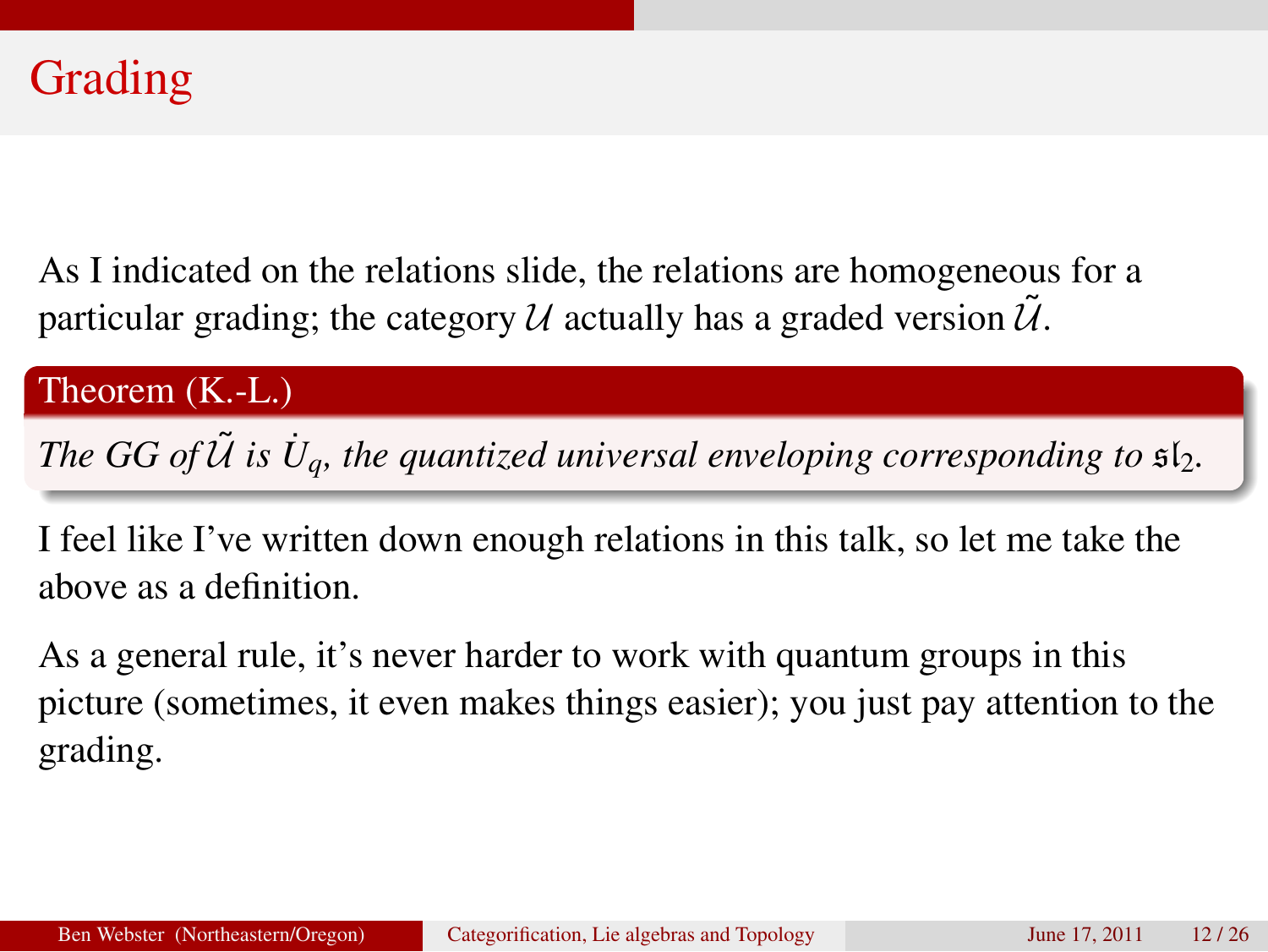### Representations

One of the reasons people like  $s_{2}$  is that it has a nice representation theory. Every finite dimensional irrep is generated by a unique line killed by all *E*, and the representation  $V_n$  is determined by the weight *n* of this line.

So, we can construct a representation  $\mathcal{L}_n$  of U by starting with a single object  $\mathbb V$  of weight *n* with boring endomorphisms, and letting  $\mathcal U$  act by horizontal composition, subject to  $\mathcal{E} \otimes \mathbb{V} = 0$ .

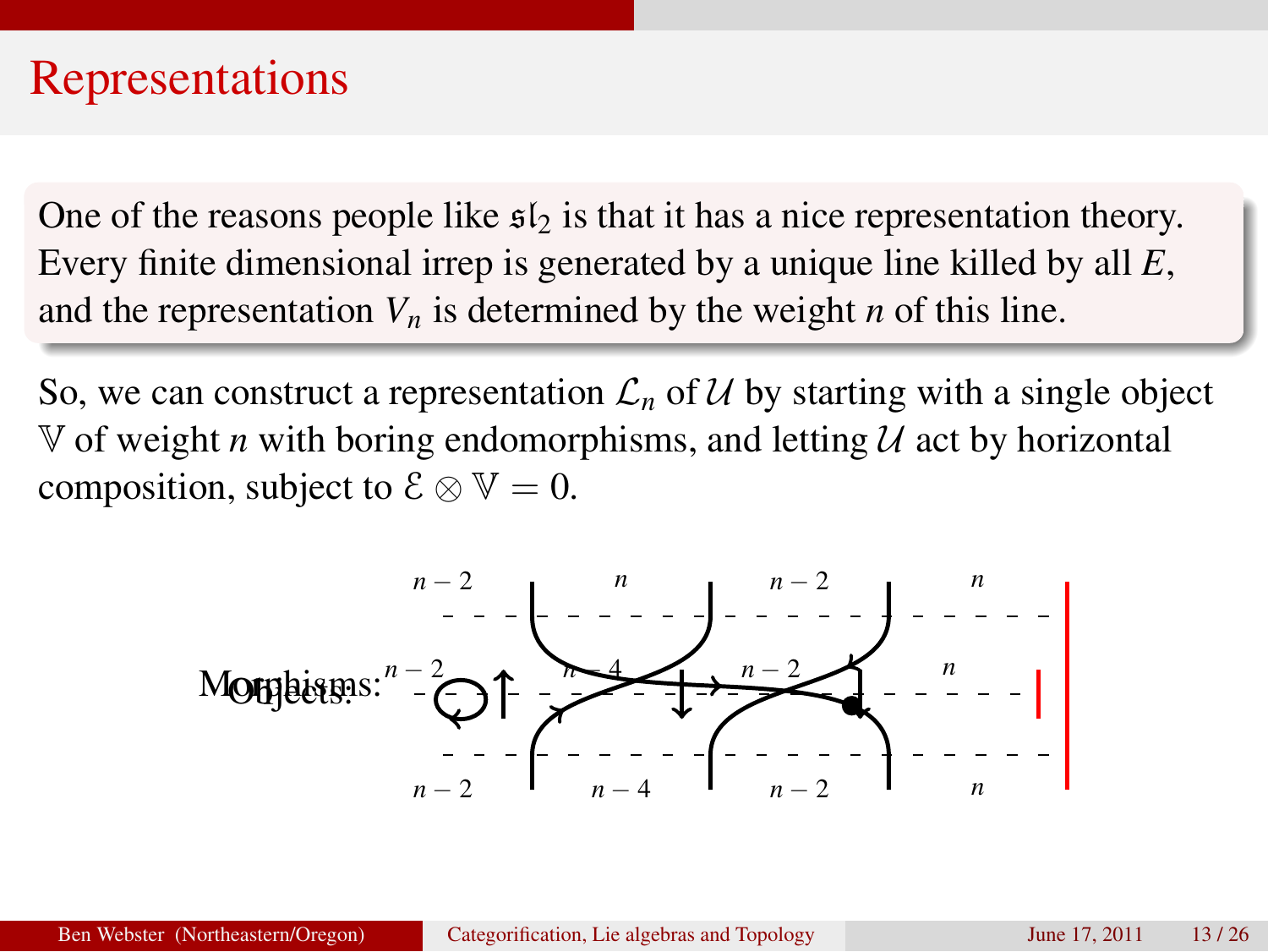# Representations

### Theorem (Rouquier/Khovanov-Lauda)

*The GG of*  $\mathcal{L}_n$  *is the irreducible representation of*  $\dot{U}$  with highest weight n, *and*  $\mathcal{L}_n$  *is essentially the unique such module category for U.* 

(Small miracle: you might think that this would give you the Verma module; it doesn't!).

One advantage of such a description is that indecomposable modules give a basis of the GG; since  $\mathcal{E} \otimes -$  or  $\mathcal{F} \otimes -$  applied to an indecomposable is a sum of indecomposables, *E*, *F* manifestly have positive integral structure coefficients.

#### Theorem (Vasserot-Varagnolo)

*The basis of indecomposables coincides with Lusztig's canonical basis for* g *with symmetric Cartan matrix.*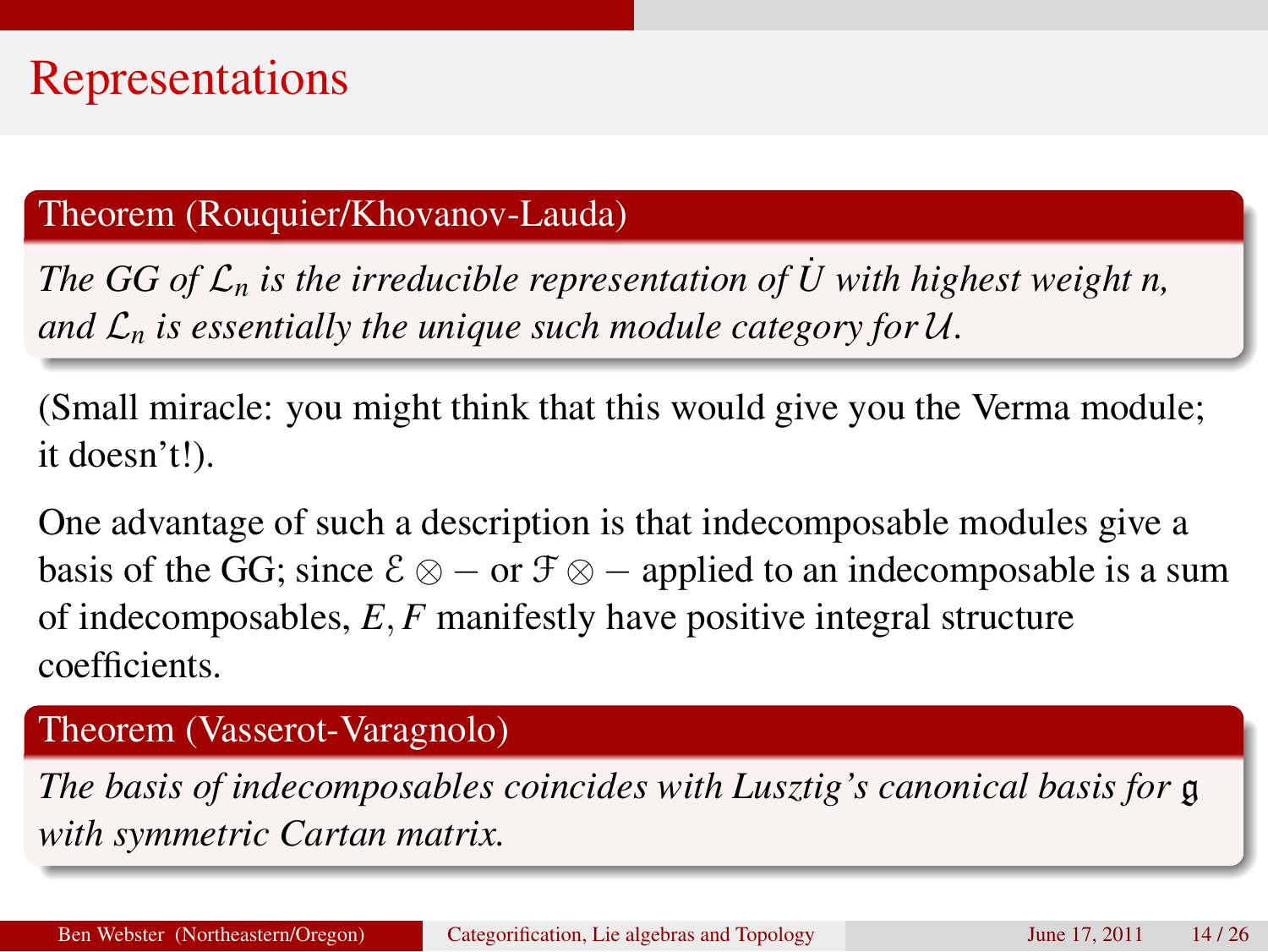# The big picture

You might ask: are there any applications? Well, quantum groups have applications in topology. . .

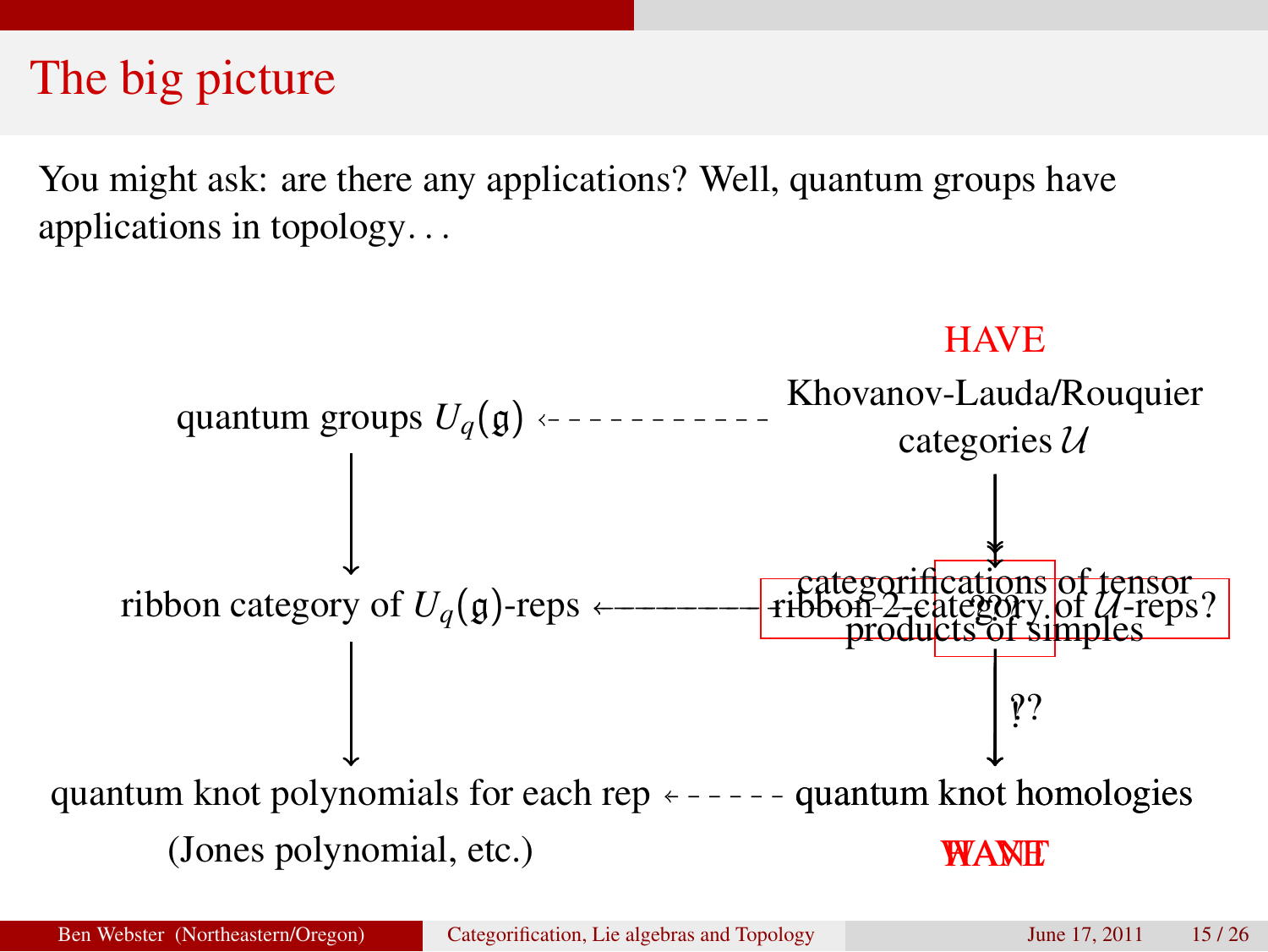# Reshetikhin-Turaev invariants

Let me briefly indicate how the left side of the diagram works.

One labels each component of the link with a representation of  $U_q(\mathfrak{g})$ , and chooses a projection of the link. The theory of quantum groups attaches maps to small diagrams like:



These are called the braiding, the quantum trace and the coevaluation.

Composing these together for a given link results in a scalar: the Reshetikhin-Turaev invariant for that labeling.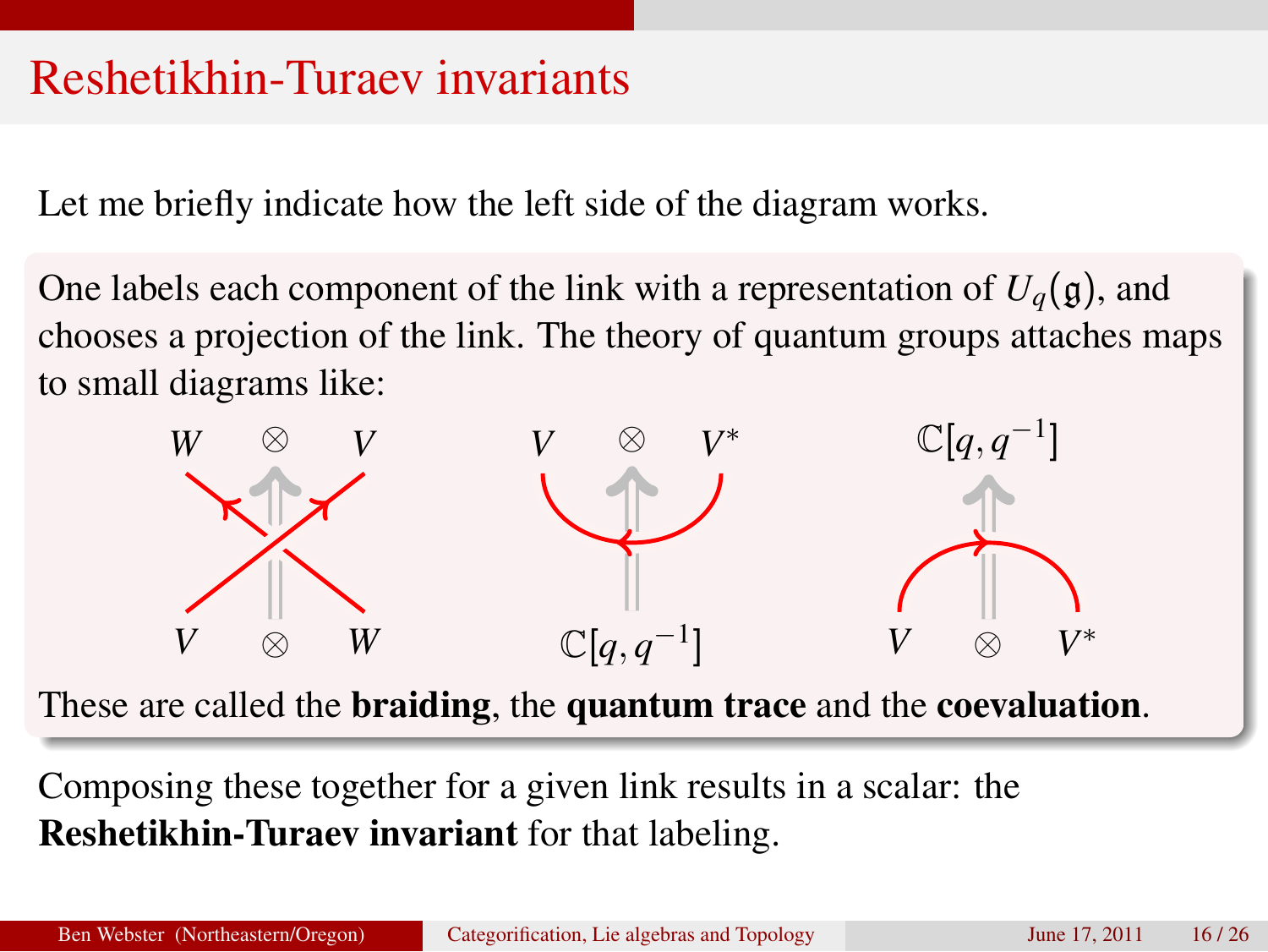# A historical interlude

Progress has been made on categorifying these in a piecemeal fashion for a while

- Khovanov ('99): Jones polynomial ( $\mathbb{C}^2$  for  $\mathfrak{sl}_2$ ).
- Oszvath-Szabo, Rasmussen ('02): Alexander polynomial (which is actually a  $\mathfrak{gl}(1|1)$  invariant, and doesn't fit into our general picture).
- Khovanov ('03):  $\mathbb{C}^3$  for  $\mathfrak{sl}_3$ .
- Khovanov-Rozansky ('04):  $\mathbb{C}^n$  for  $\mathfrak{sl}_n$ .
- Stroppel-Mazorchuk, Sussan ('06-'07):  $\wedge^{i} \mathbb{C}^{n}$  for  $\mathfrak{sl}_n$ .
- Cautis-Kamnitzer ('06):  $\wedge^i \mathbb{C}^n$  for  $\mathfrak{sl}_n$ .
- Khovanov-Rozansky('06):  $\mathbb{C}^n$  for  $\mathfrak{so}_n$ .
- **p** Khovanov ('99): Jones polynomial ( $\mathbb{C}^2$  for  $\mathfrak{sl}_2$ ).
- ? Oszvath-Szabo, Rasmussen ('02): Alexander polynomial (which is actually a  $\mathfrak{gl}(1|1)$  invariant, and doesn't fit into our general picture).
- **p** Khovanov ('03):  $\mathbb{C}^3$  for  $\mathfrak{sl}_3$ .
- c Khovanov-Rozansky ('04):  $\mathbb{C}^n$  for  $\mathfrak{sl}_n$ .
- **p** Stroppel-Mazorchuk, Sussan ('06-'07): ∧<sup>*i*</sup>C<sup>n</sup> for  $\mathfrak{sl}_n$ .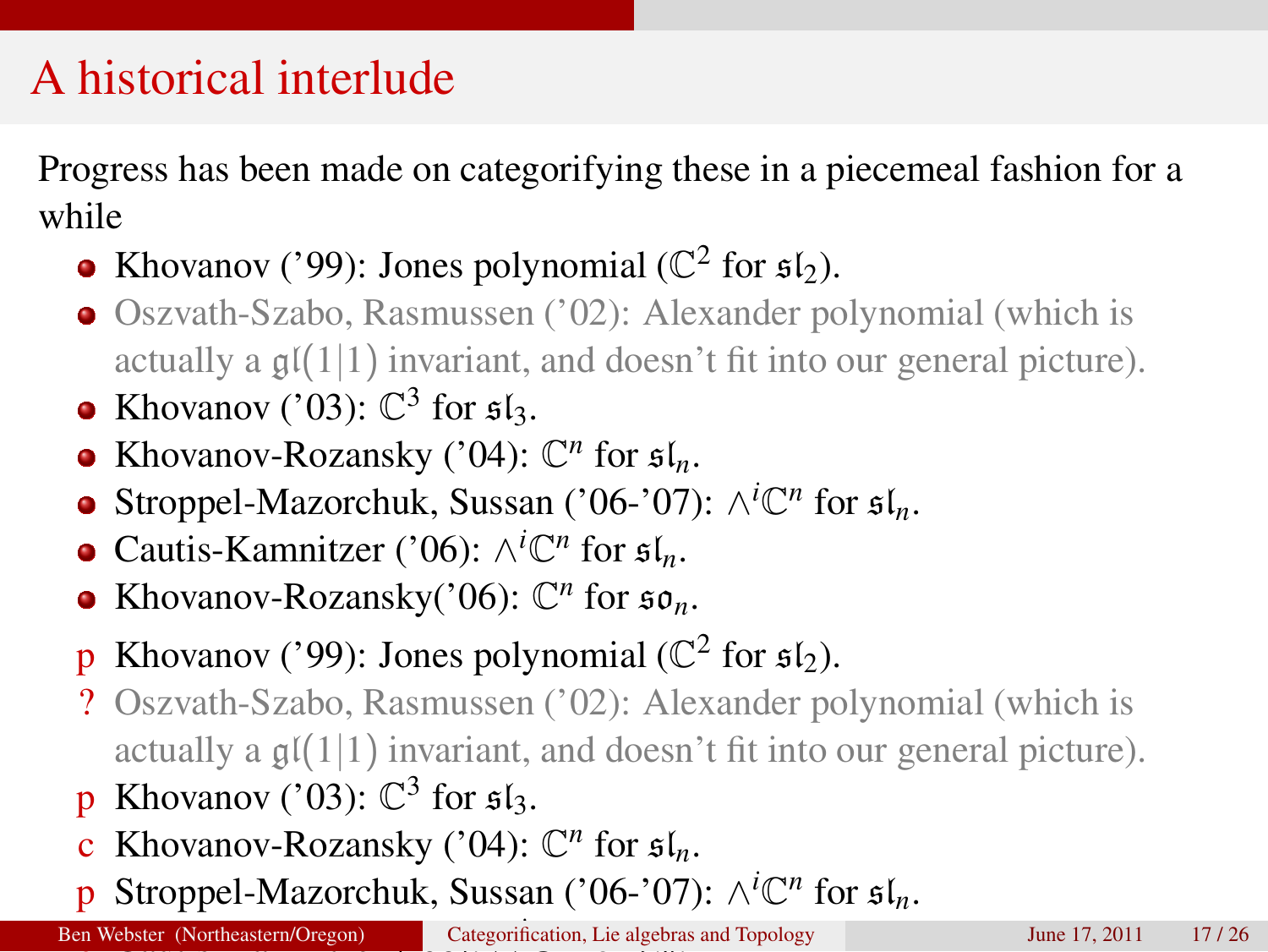Now, some of you might think: "Wait, can't you just take tensor product of the categories?"

There are a host of reasons why this is a bad idea. For one,

### the whole point of quantum groups is that they treat the two sides of the tensor product inequitably. We shouldn't expect a "democratic" construction, but one slanted toward one tensor factor or another.

Also, the canonical bases give us hints of the structure of the categorifications of things, and the canonical basis of the tensor product is not the tensor product of canonical bases.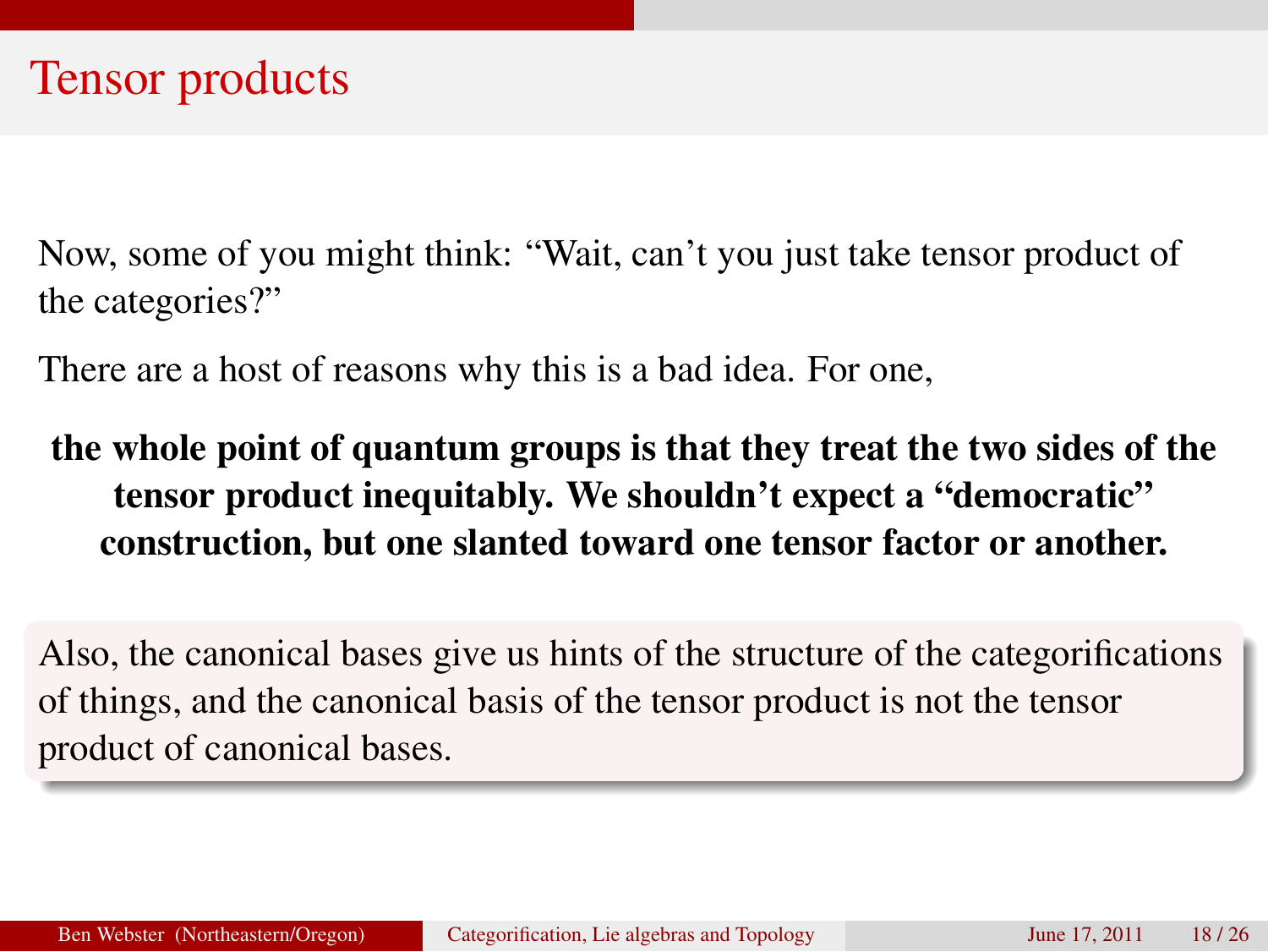### Tensor products

As with irreducibles or the UEA, we can introduce a graphical calculus for elements of  $V_{\mathbf{n}} = V_{n_1} \otimes \cdots \otimes V_{n_\ell}$ .

- A upward (downward) black line on the left means acting by *E* (*F*).
- A red line at the left labeled by *n* corresponds to *v<sup>n</sup>* ⊗ −, where *v<sup>n</sup>* is the highest weight vector of *Vn*.

So, we obtain a spanning set of *V*<sup>n</sup> consisting of vectors like

$$
E(v_{n_1} \otimes Fv_{n_2}) \leftrightarrow \begin{array}{c} n_1 + n_2 \\ -1 \end{array} - \uparrow \begin{array}{c} n_1 + n_2 - 2 \\ -1 \end{array} - \uparrow \begin{array}{c} n_2 - 2 \\ -1 \end{array} - \downarrow - \begin{array}{c} n_2 - 2 \\ -1 \end{array} - \uparrow \begin{array}{c} n_2 \\ n_2 \end{array}
$$

Exactly as with U and  $\mathcal{L}_n$ , we can make these the objects of a category  $\mathcal{L}_n$ , with morphisms given by diagrams.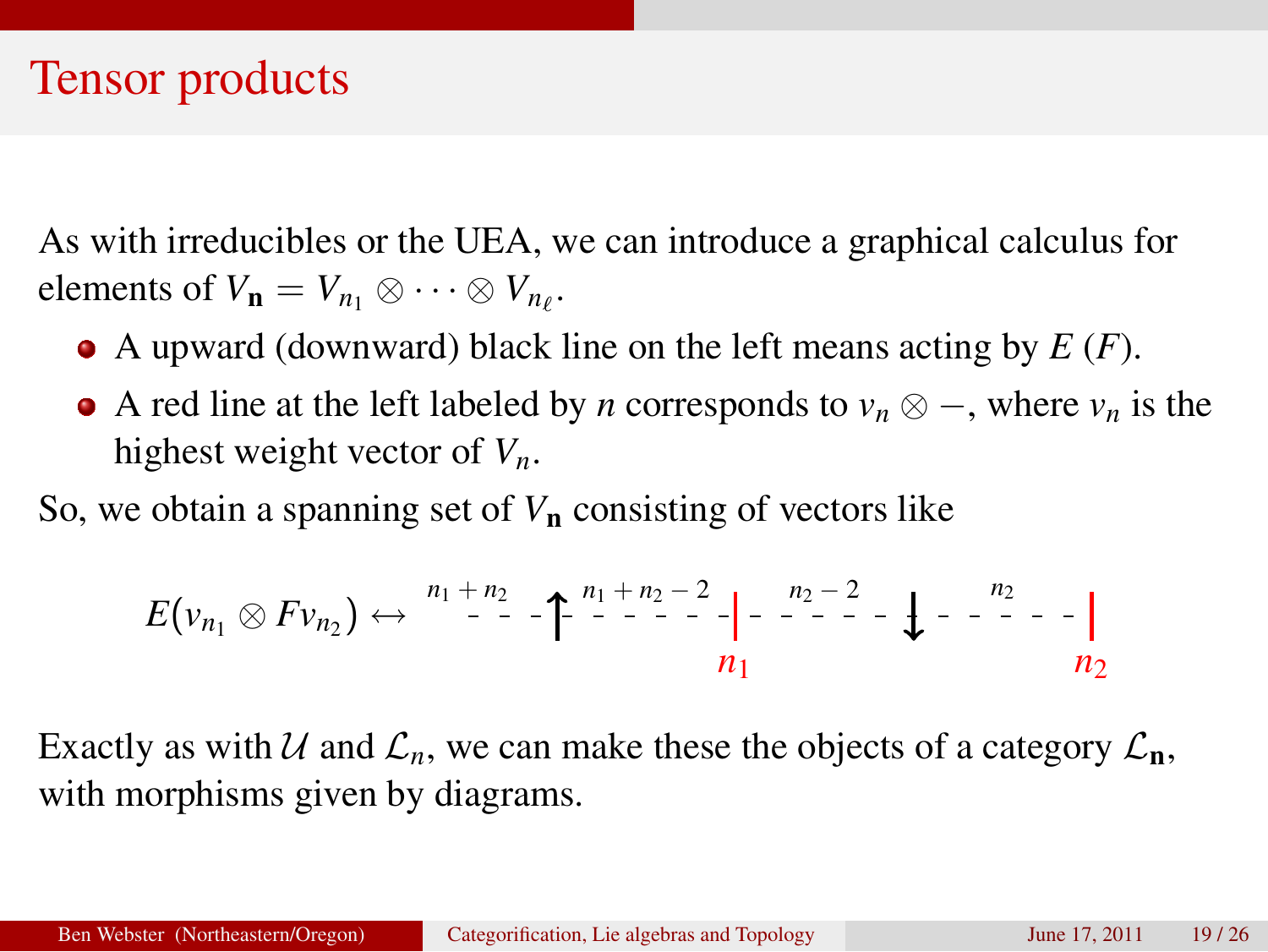Theorem (W.)

*The GG of*  $\mathcal{L}_n$  *is*  $V_n$ .

### Theorem (W.)

*The classes of indecomposables give Lusztig's canonical basis of V*n*. More generally this holds for any* g *with symmetric Cartan matrix.*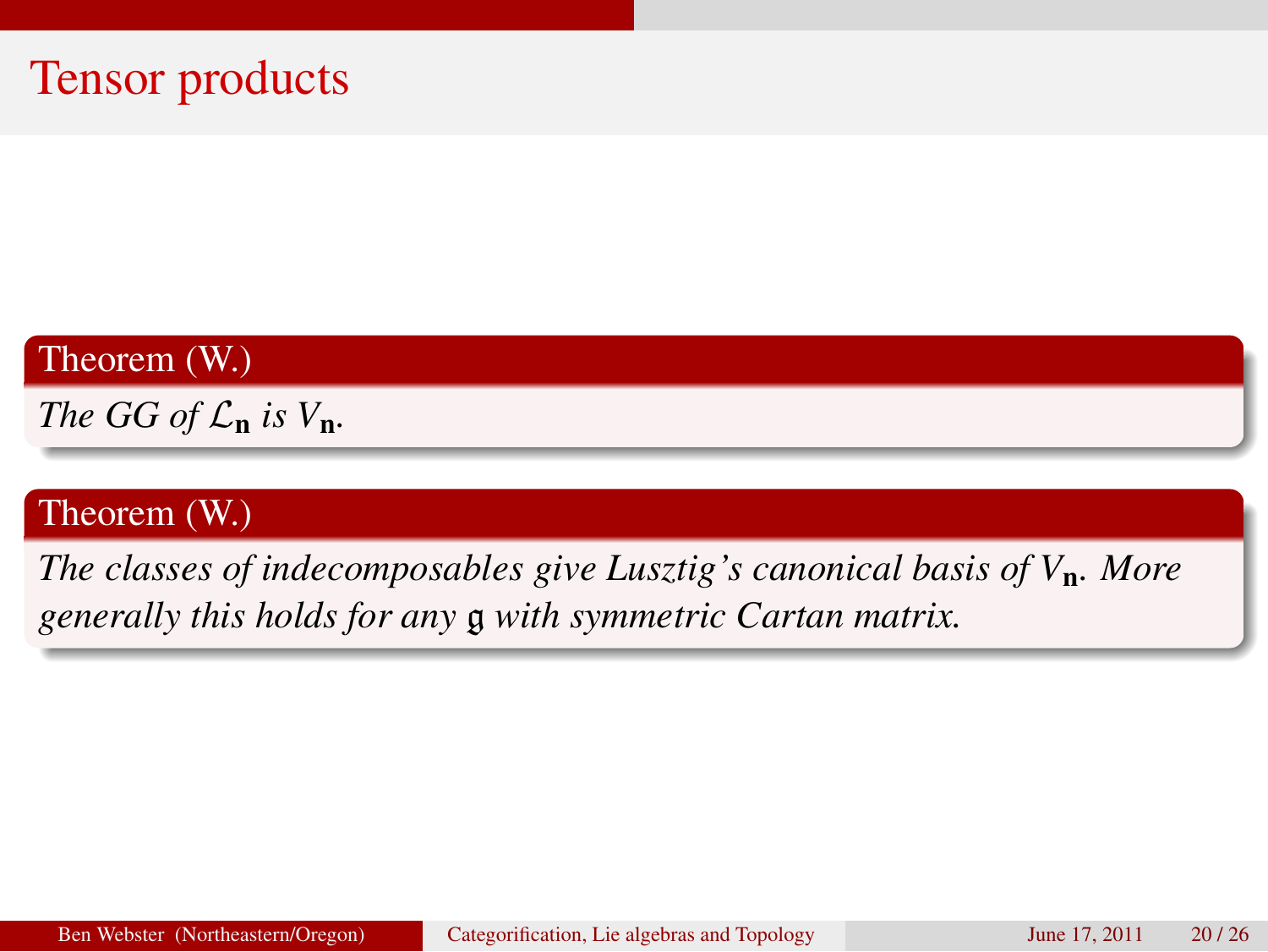# Braiding and duals

In order to get all the structures of a ribbon category (the braiding and duality) we should replace  $\mathcal{L}_n$  with the category  $\mathcal{V}^n$  of complexes in  $\mathcal{L}_n$  up to homotopy (same GG).

#### Theorem (W.)

*Given any sequence* **n**, for any  $\ell$ -strand braid  $\sigma$ , we have a functor  $\mathcal{V}^{\mathbf{n}} \to \mathcal{V}^{\sigma \mathbf{n}}$ *which induces the usual braided structure on the GG.*

It's actually tensor product/Hom with a bimodule that looks like:

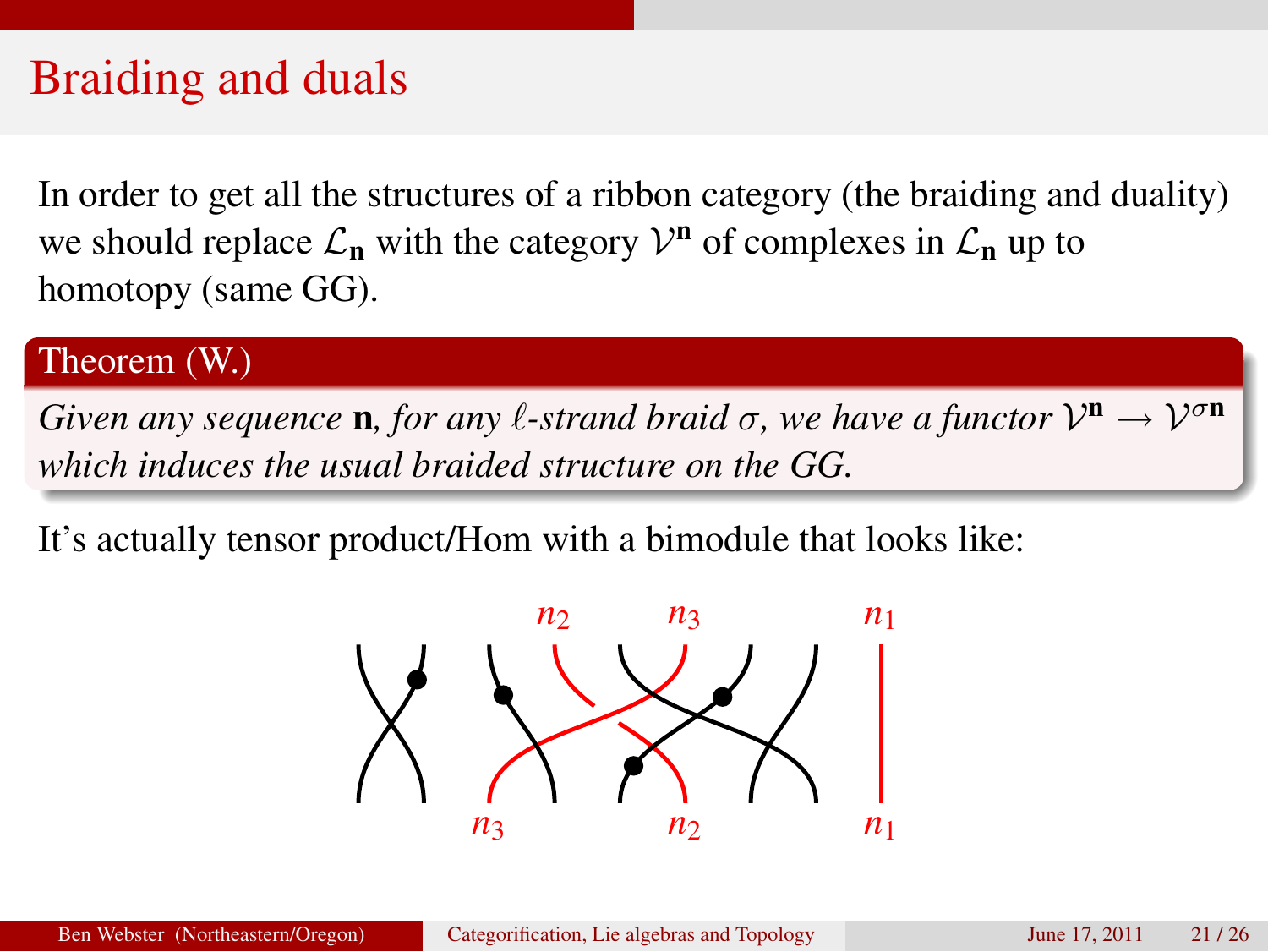# Braiding and duals

#### Theorem (W.)

*Given any sequence* n *and* n <sup>+</sup> *given by adding an adjacent pair* (*m*, *m*)*, we* have functors  $\mathcal{V}^{\mathbf{n}^+}\to\mathcal{V}^{\mathbf{n}}$  inducing evaluation and quantum trace on GG, and *dually for coevaluation and quantum cotrace (but for a funny ribbon structure!).*

It's actually tensor product/Hom with a bimodule that looks like:

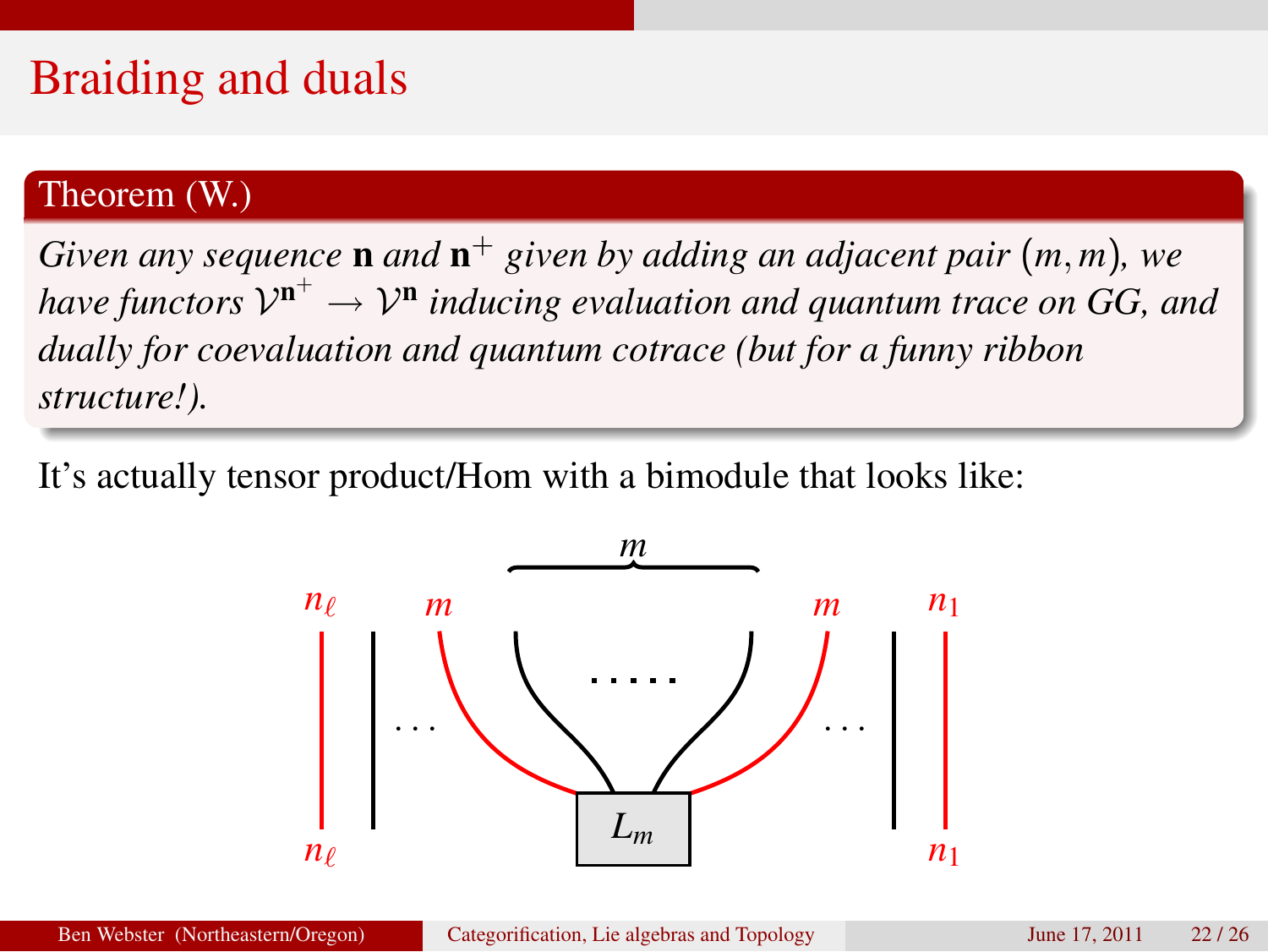Now, we start with a picture of our knot (in red), cut it up into these elementary pieces, and compose these functors in the order the elementary pieces fit together.

For a link *L*, we get a functor  $F_L: \mathcal{V}^\emptyset \cong D(\mathsf{gVect}) \to \mathcal{V}^\emptyset \cong D(\mathsf{gVect}).$  So  $F_L(\mathbb{C})$  is a complex of graded vector spaces.

### Theorem (W.)

*The cohomology of FL*(C) *is a knot invariant. The graded Euler characteristic of this complex is*  $J_{V,L}(q)$ *.*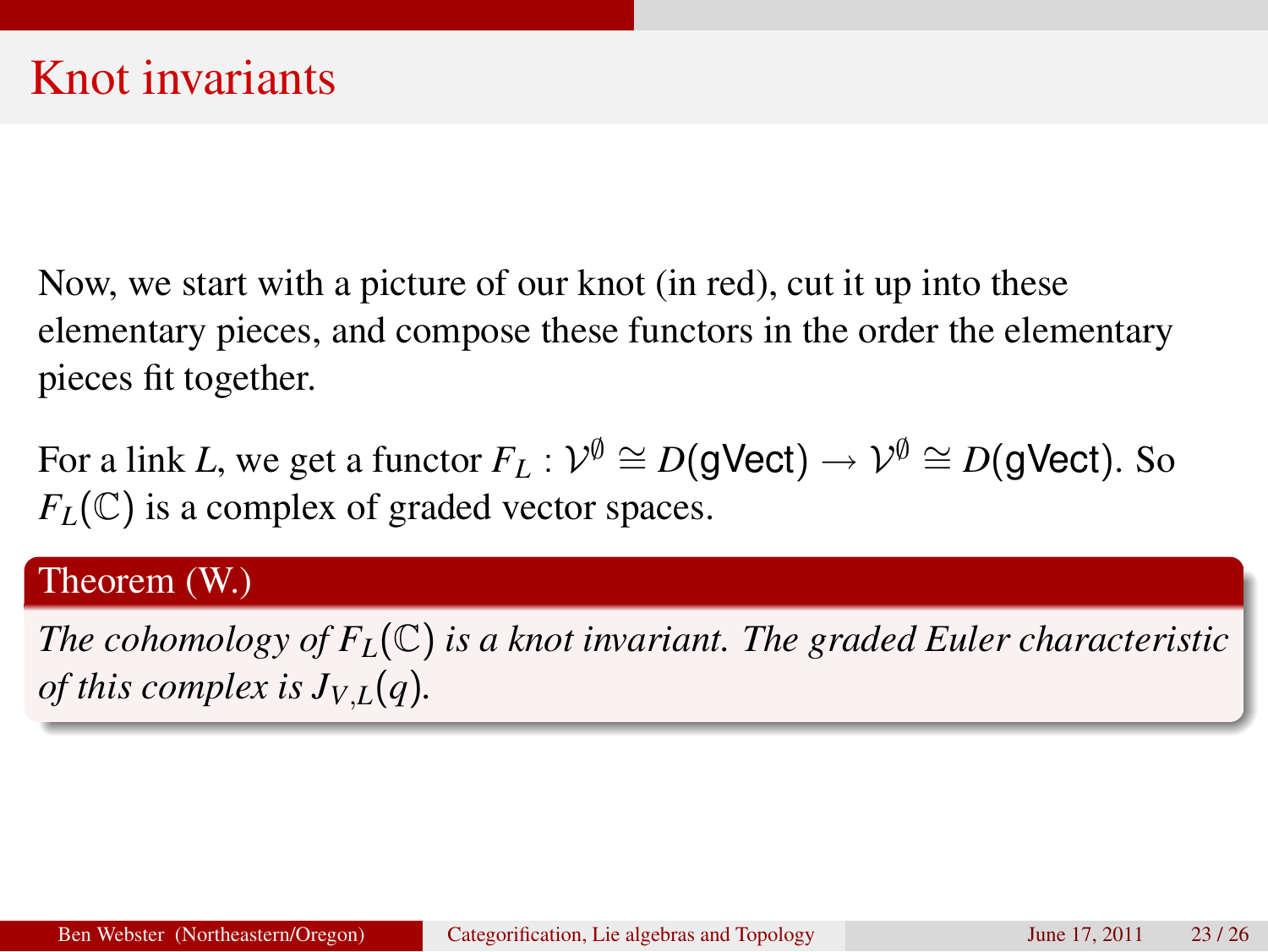# Something about affine Grassmannians

These categories seem to have connections to affine Grassmannians and quiver varieties.

Theorem (Braden-Licata-Proudfoot-W.)

*These categories appear as modules over a deformation quantization of quiver varieties (in a funny derived way).*

Some enterprising person should prove this for Fukaya categories of quiver varieties.

They seem to make a dual appearance (which is not derived) in modules over deformation quantizations of affine Grassmannians; hopefully this can hook up with Witten's talk from yesterday.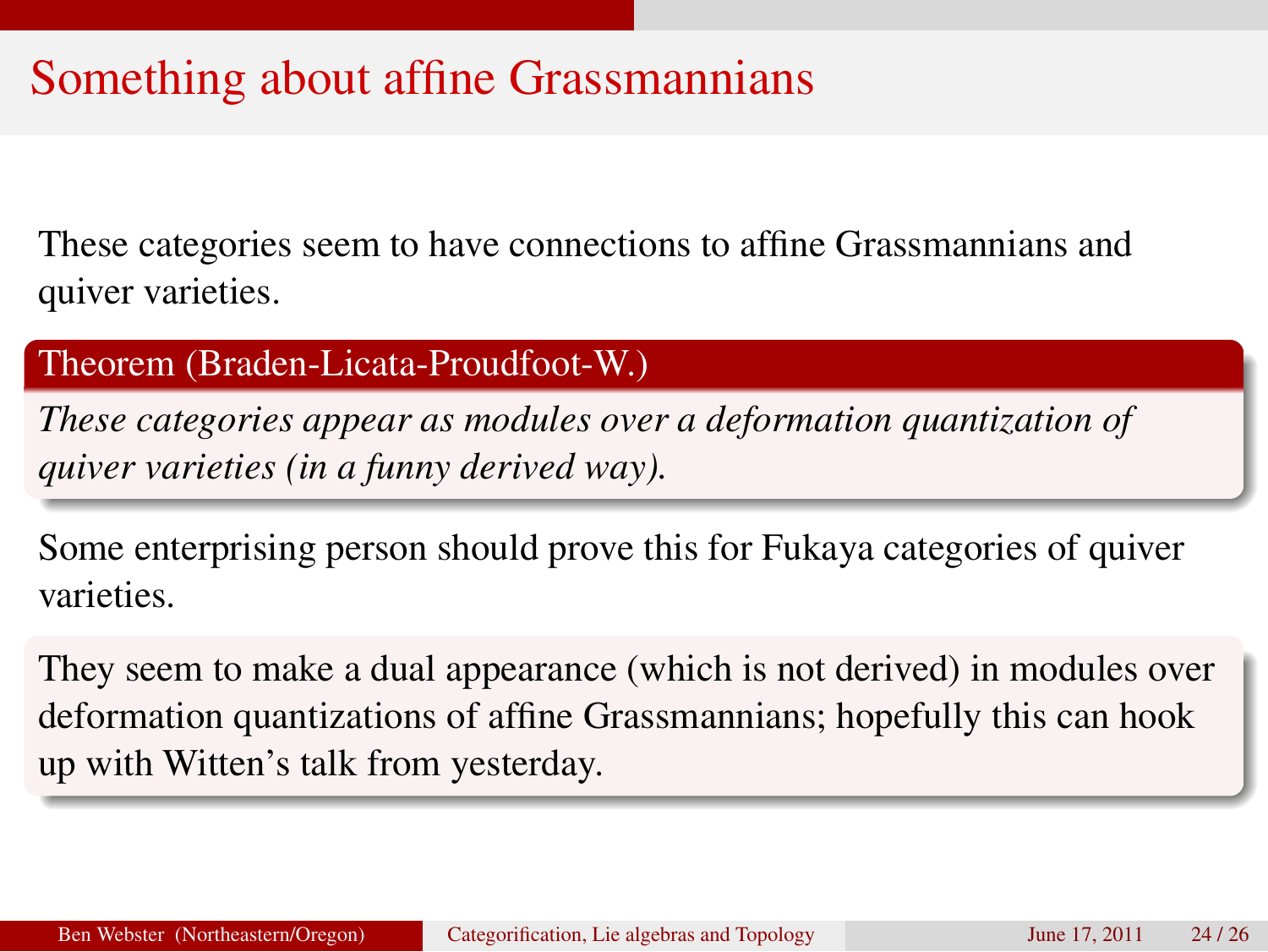# Open questions

There are lots of places to go with this. Two painfully obvious (and obviously painful) directions are

- Functoriality (maps exist for miniscule, but relations are unchecked).
- Generalizations of the *s*-invariant (Lobb:  $\mathfrak{sl}_n$ ).

Also, there are many other interesting constructions in Lie theory that one can try to categorify:

- The *q*-Fock space (Stroppel-W.); this turns out to coincide with an earlier ungraded categorification (cyclotomic *q*-Schur algebra).
- Quantum groups at a root of unity? Khovanov has set-up a framework for categorifying modules over the cyclotomic numbers, but the diagrammatic picture doesn't fit in it yet.
- **The Reshetikhin-Turaev 3-manifold invariants?**
- What happened to category  $O$ ?